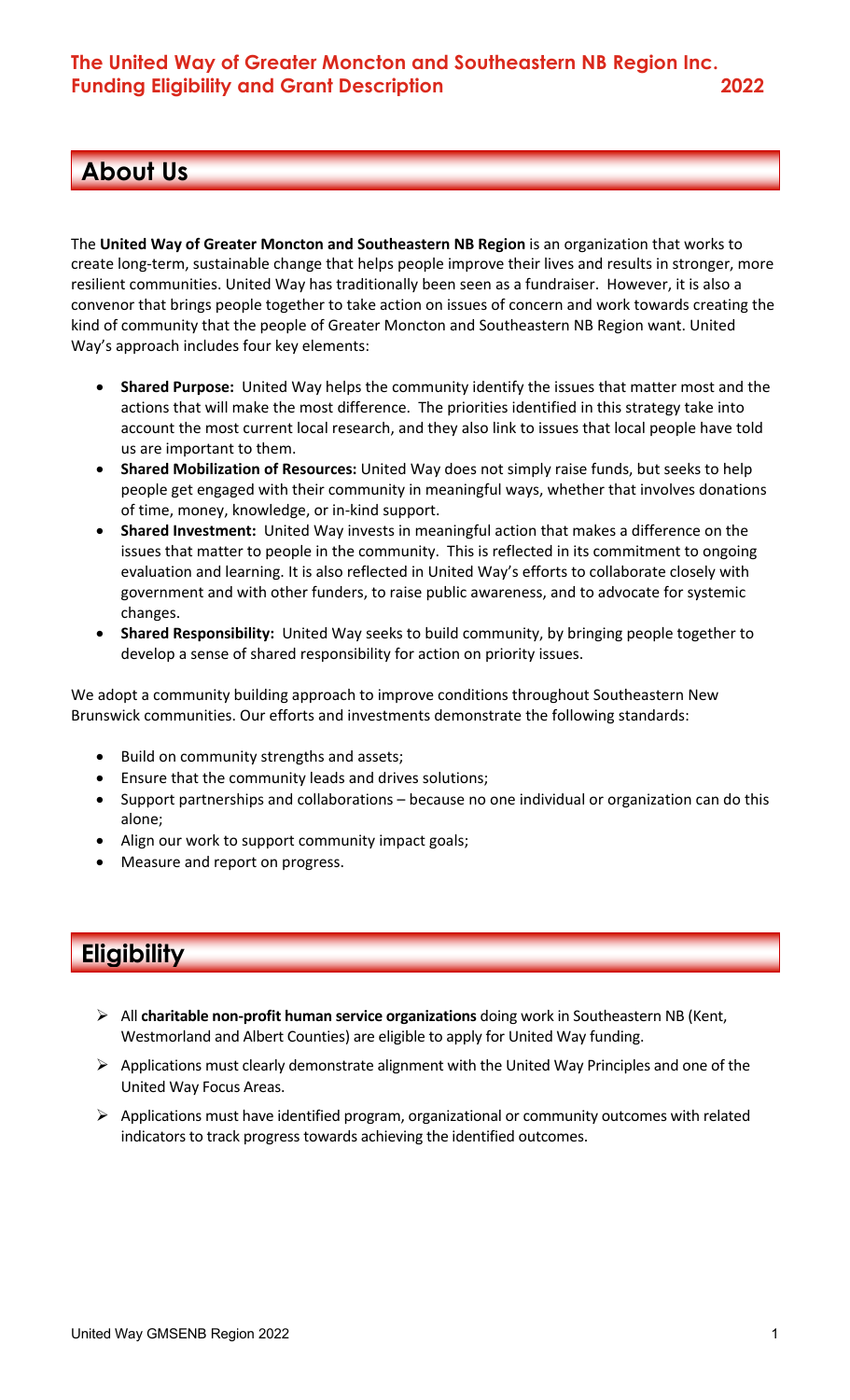#### **Checklist:**

#### **ORGANIZATION**

 $\Box$  The organization is registered as a **charitable organization under the Canada Income Tax Act.** 

#### **BOARD OF DIRECTORS**

- $\Box$  There is a duly elected voluntary Board of Directors that meets at regular intervals and keeps minutes of their proceedings.
- $\Box$  The Board of Directors makes effective use of human resources, both volunteer and staff.
- $\Box$  The Board of Directors makes policy decisions affecting all aspects of the organization's operation.
- $\Box$  The Board of Directors supports the organization in fundraising and giving of its time in other ways, as needed.

#### **FINANCES**

- $\Box$  A financial audit or review by a designated accountant (CA, CGA, CMA) is conducted annually which shows that its operations are in conformity with generally accepted accounting principles.
- $\Box$  The organization has an annual budgeting process and operates within the constraints of its board approved operating budget.
- $\Box$  The organization has other documented sources of revenue including community support through fundraising efforts.
- $\Box$  The organization's last available financial statements do not indicate a deficit.

#### **PROJECTS**

- $\Box$  Funding provided will be used to fund services or programs in the Westmorland, Albert and/or Kent Counties.
- $\Box$  Funds will be provided for operational costs directly linked to the specific project or service being applied for – for example, salary, materials and supplies, etc.
- $\Box$  To be eligible, a program must start within six months of the intended start date identified in the application.

#### **ORGANIZATIONS AND PROJECTS NOT ELIGIBLE FOR UNITED WAY FUNDING**

- § For profit agencies;
- § Non-profit organizations sponsoring for-profit organizations;
- § Organizations such as service clubs and foundations which act primarily as a funding source for other groups;
- § Fundraising events;
- § Organizations of political affiliation or for political activities;
- Faith organizations where the services/activities include the promotion or adherence to a faith, or whose services exclude members of the general public;
- Hospitals, clinic-based services or medical treatment programs;
- Financing of deficits; or financing portions of taxes.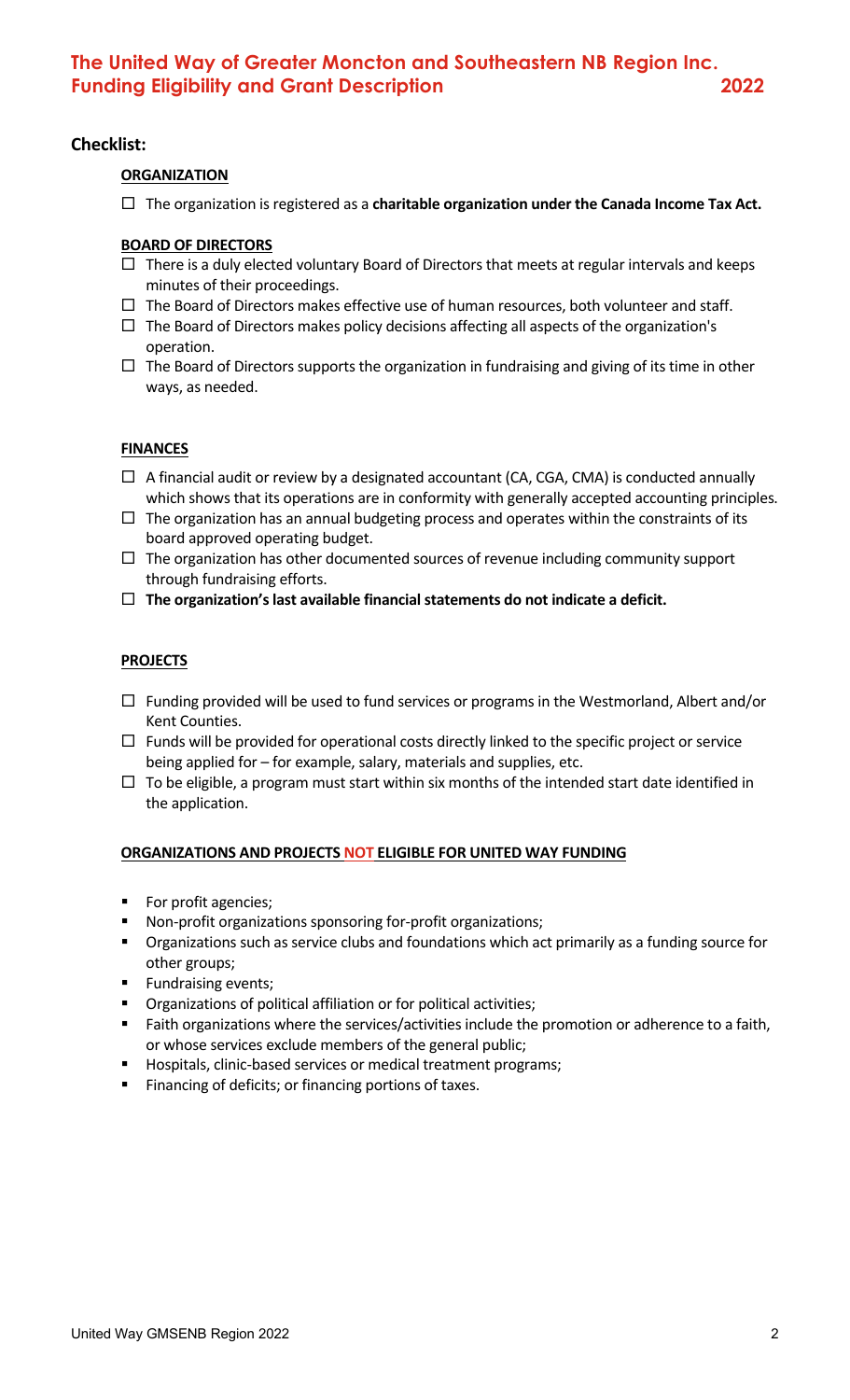# **Mission and Principles**

#### **Our Mission:**

**Focus Areas**

"To improve lives and build community by engaging individuals and mobilizing collective action."

#### **We are guided by the following principles:**

#### • **Making a Measurable Difference**

United Way invests in initiatives that can demonstrate the difference the work makes.

#### • **Strength-Based Community Building**

Resources are recognized and distributed to build on skills, knowledge, abilities, qualities, characteristics and natural strengths shared by people in our community.

#### • **Capacity Building**

Expanding the skill sets that exist to increase knowledge and the ability of individuals and organizations to anticipate and respond to challenges, maximize opportunities and share these skills with others.

#### • **Flexibility**

United Way investments will be flexible, respecting the diversity of strengths and possibilities present in our community.

#### • **Collaboration**

By working together, we can accomplish much more than working alone.

#### • **Stewardship**

United Way is accountable to donors and the community to ensure that resources are distributed effectively and with integrity. United Way funded agencies are accountable for the funds they receive.

## **Focus Areas**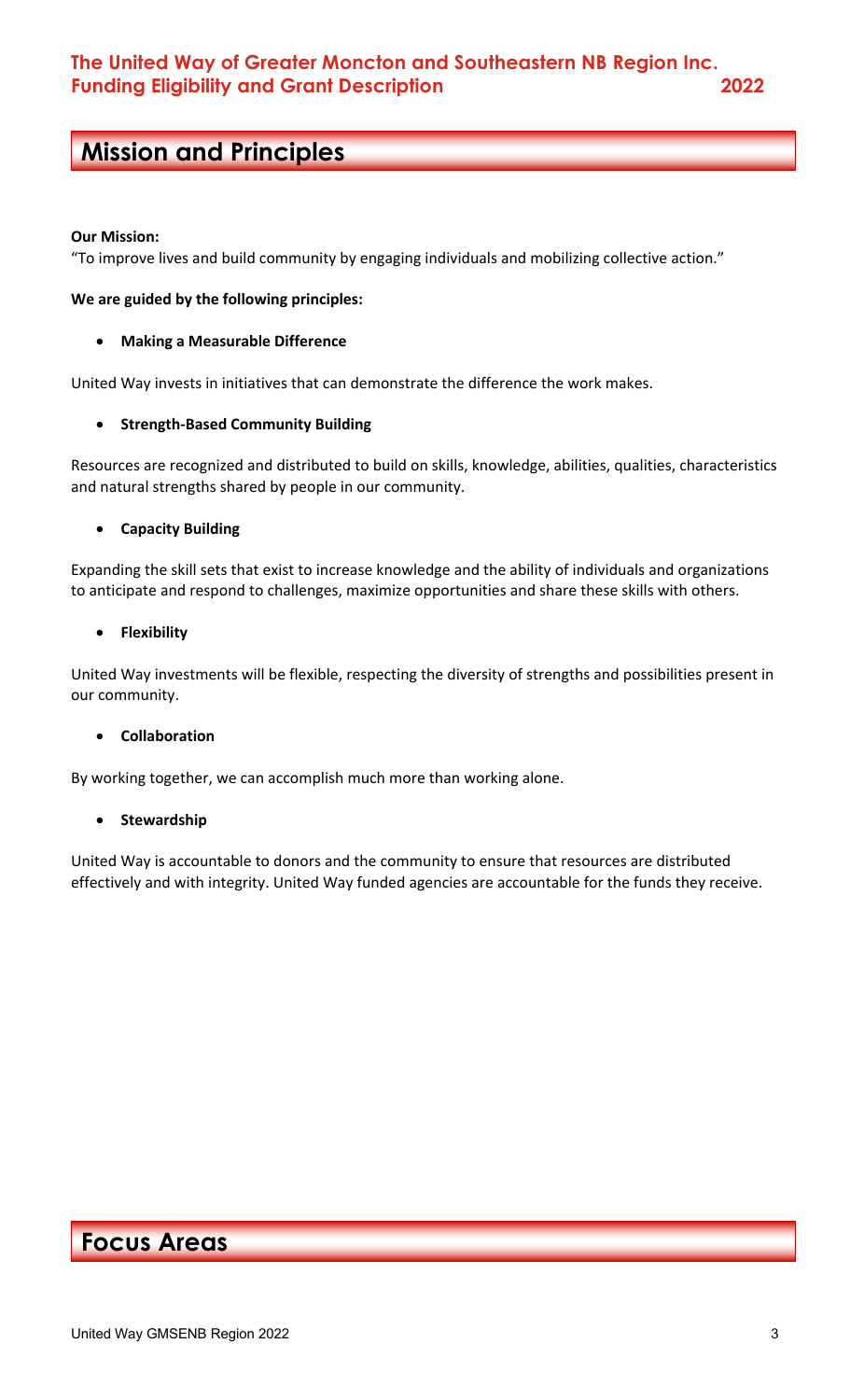## **The United Way of Greater Moncton and Southeastern NB Region Inc. Funding Eligibility and Grant Description 2022**

The work of United Way is that of **community impact:** we are committed to building relationships that change lives.

In order to achieve community impact and to build **Strong Communities**, United Way of Greater Moncton and Southeastern NB Region has narrowed to **two focus areas**. These focus areas guide the work of the United Way in the community, including the way in which it invests in the community.

## **All That Kids Can Be**

We know that too many children and youth in Greater Moncton and Southeastern New Brunswick are struggling at school, managing anxiety or depression, or simply feeling isolated and unsure about their future. We also know that specific groups of children, youth and families are more vulnerable than others. United Way is uniquely positioned to support the "upstream" community-based services that help these children, youth and families avoid the crises that lead to a need for emergency supports. United Way will help children and youth thrive by supporting programs that promote strong **social, emotional and mental health**.

The Measurable changes that United Way will achieve through funding in this focus area are:

- **Children and youth are connected to supportive adults**
- **Children and youth build the life skills they need to handle life's challenges and thrive**

## **From Poverty to Possibility**

.

Poverty is a complex set of stubborn, intertwined social issues. Many families in New Brunswick are unable to meet their basic needs. They struggle to afford healthy food and to find good quality, affordable housing. Meeting basic needs is a critical first step to helping community members develop the capacity to build employment related skills, find family sustaining employment, and become financially secure.

The Measurable changes that United Way will achieve through funding in this focus area are:

- **People and families have safe, affordable, and adequate places to live with the necessary supports to maintain housing**
- **People in poverty are able to find and maintain suitable work**
- **People and families living in poverty have access to healthy, affordable food to eat**
- **People living in poverty are connected to the community**

Applicants for United Way GMSENB funds are required to demonstrate how their work, program and or initiative align with one of the United Way Focus Areas.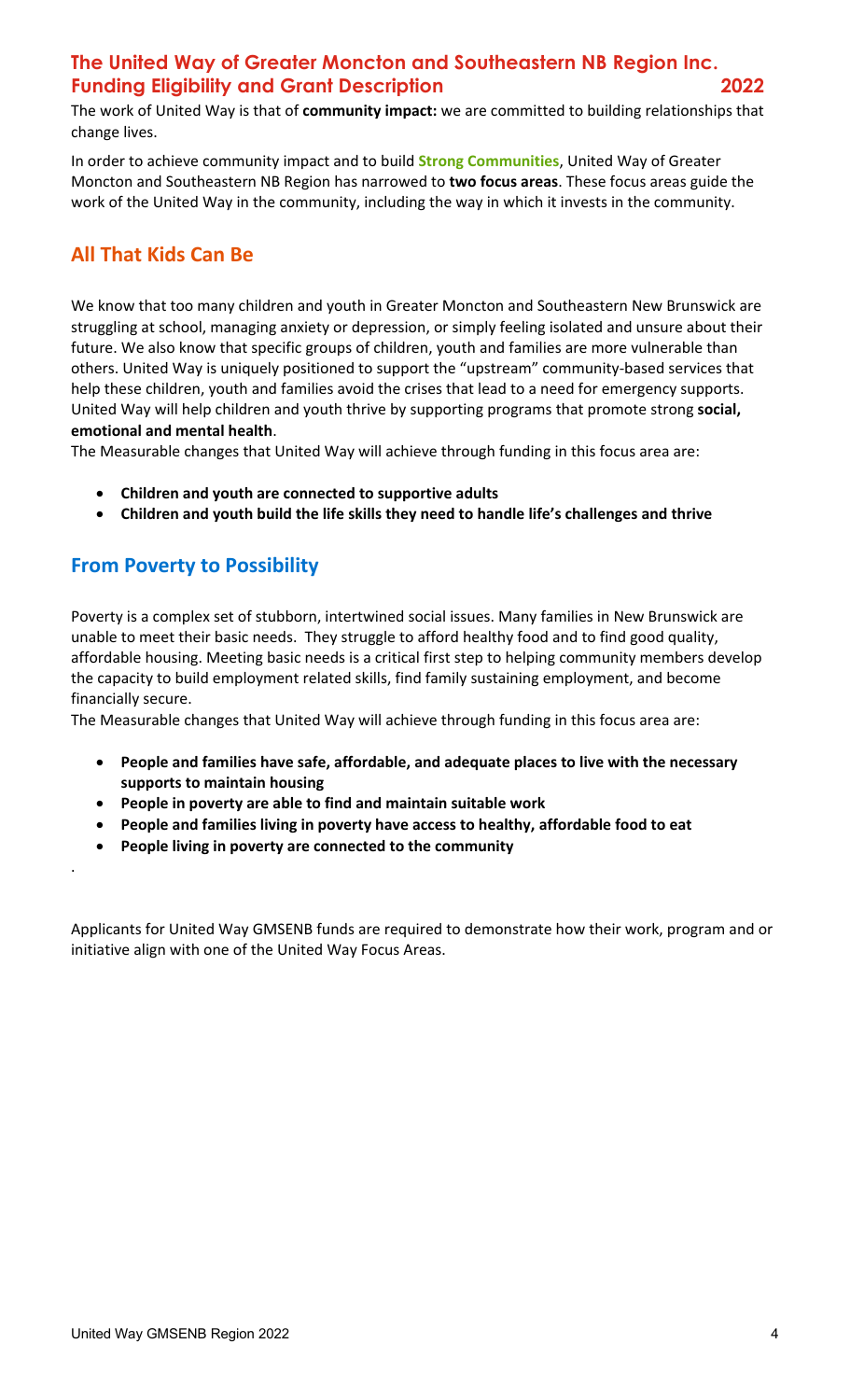# **Funding Categories**

### **1. The Strengthening Our Community Fund (SOCF)**

#### **Reasons why an organization might consider this funding opportunity:**

- $\triangleright$  Initiatives funded by the Strengthening Our Community Fund pertain to organizations whose own program and /or organization *outcomes* align with or relate to the focus areas of the United Way;
- $\triangleright$  Organizations funded by this grant can clearly demonstrate the difference their program or initiative will make;
- $\triangleright$  The work is consistent with the mandate of the organization, the role the organization plays in addressing an issue or building capacity;
- $\triangleright$  The organization has the necessary resources, expertise and processes to implement and evaluate the work;
- $\triangleright$  One, two, or three-year grants are available depending on the outcomes of the initiative;
- $\triangleright$  Applications can focus on program, organization or community outcomes.

### **2. Community Innovation Fund (CIF) (NOT available in 2023)**

What do we mean by **Community Innovation? :**

Changing the way we work; our habits, our behaviours, our daily practices. It is the creation of better, more effective products, processes, services, technologies or ideas that free community resources to increase the resiliency of our region.

#### **Reasons why an organization might consider this funding opportunity:**

- $\triangleright$  The organization is newly formed or in the process of forming and is seeking to respond to a particular issue;
- $\triangleright$  The organization is exploring an idea that has not yet fully taken shape;
- $\triangleright$  Changing context has rendered the organizations traditional approaches ineffective and, consequently, there is a need for the organization to explore alternatives;

**One big idea at a time!** This fund isn't designed to take approaches from other regions or organizations and simply apply them in our region – it's meant to identify new ideas! This is a 1 year grant and agencies who receive this funding may consider applying to the Strengthening our Community Fund in subsequent years.

### **3. The Collective Impact Initiatives Fund (CIIF)**

Initiatives funded by the Collective Impact Initiatives Fund will apply a collective impact approach to advance community change strategies, especially cross sectoral collaborative initiatives that work to change systems. Grantees will be expected to undertake more complex evaluation of impact through time.

#### **Reasons why an organization might consider this funding opportunity:**

- $\triangleright$  Initiatives will require a strategic commitment;
- $\triangleright$  United Way will be an active partner;
- $\triangleright$  Initiatives could be led by a community organization, collaboration of organizations, or on occasion by the United Way itself;
- $\triangleright$  Up to three-year funding agreements with the flexibility to expand based on the